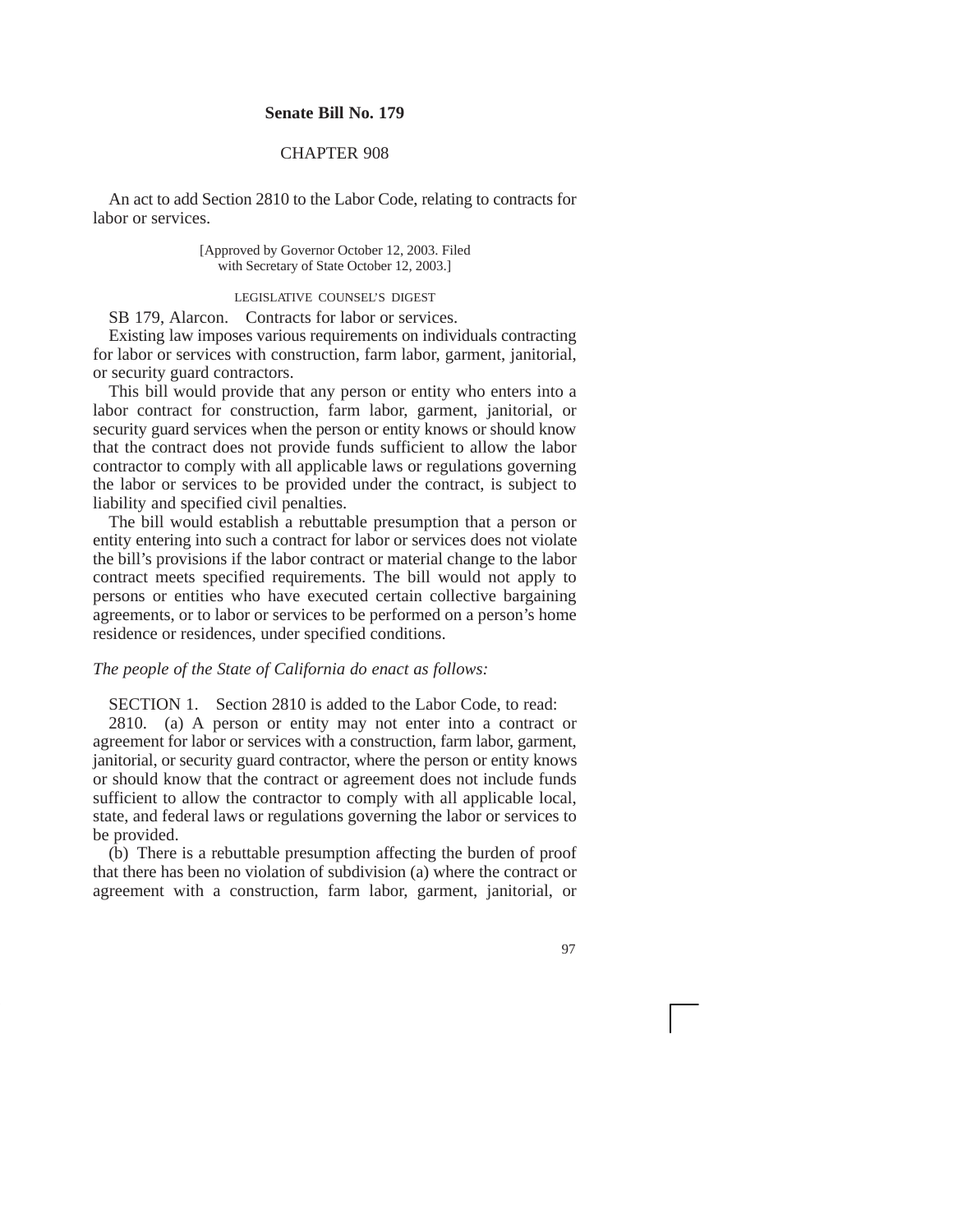security guard contractor meets all of the requirements in subdivision (d).

(c) Subdivision (a) does not apply to a person or entity who executes a collective bargaining agreement covering the workers employed under the contract or agreement, or to a person who enters into a contract or agreement for labor or services to be performed on his or her home residences, provided that a family member resides in the residence or residences for which the labor or services are to be performed for at least a part of the year.

(d) To meet the requirements of subdivision (b), a contract or agreement with a construction, farm labor, garment, janitorial, or security guard contractor for labor or services must be in writing, in a single document, and contain all of the following provisions, in addition to any other provisions that may be required by regulations adopted by the Labor Commissioner from time to time:

(1) The name, address, and telephone number of the person or entity and the construction, farm labor, garment, janitorial, or security guard contractor through whom the labor or services are to be provided.

(2) A description of the labor or services to be provided and a statement of when those services are to be commenced and completed.

(3) The employer identification number for state tax purposes of the construction, farm labor, garment, janitorial, or security guard contractor.

(4) The workers' compensation insurance policy number and the name, address, and telephone number of the insurance carrier of the construction, farm labor, garment, janitorial, or security guard contractor.

(5) The vehicle identification number of any vehicle that is owned by the construction, farm labor, garment, janitorial, or security guard contractor and used for transportation in connection with any service provided pursuant to the contract or agreement, the number of the vehicle liability insurance policy that covers the vehicle, and the name, address, and telephone number of the insurance carrier.

(6) The address of any real property to be used to house workers in connection with the contract or agreement.

(7) The total number of workers to be employed under the contract or agreement, the total amount of all wages to be paid, and the date or dates when those wages are to be paid.

(8) The amount of the commission or other payment made to the construction, farm labor, garment, janitorial, or security guard contractor for services under the contract or agreement.

(9) The total number of persons who will be utilized under the contract or agreement as independent contractors, along with a list of the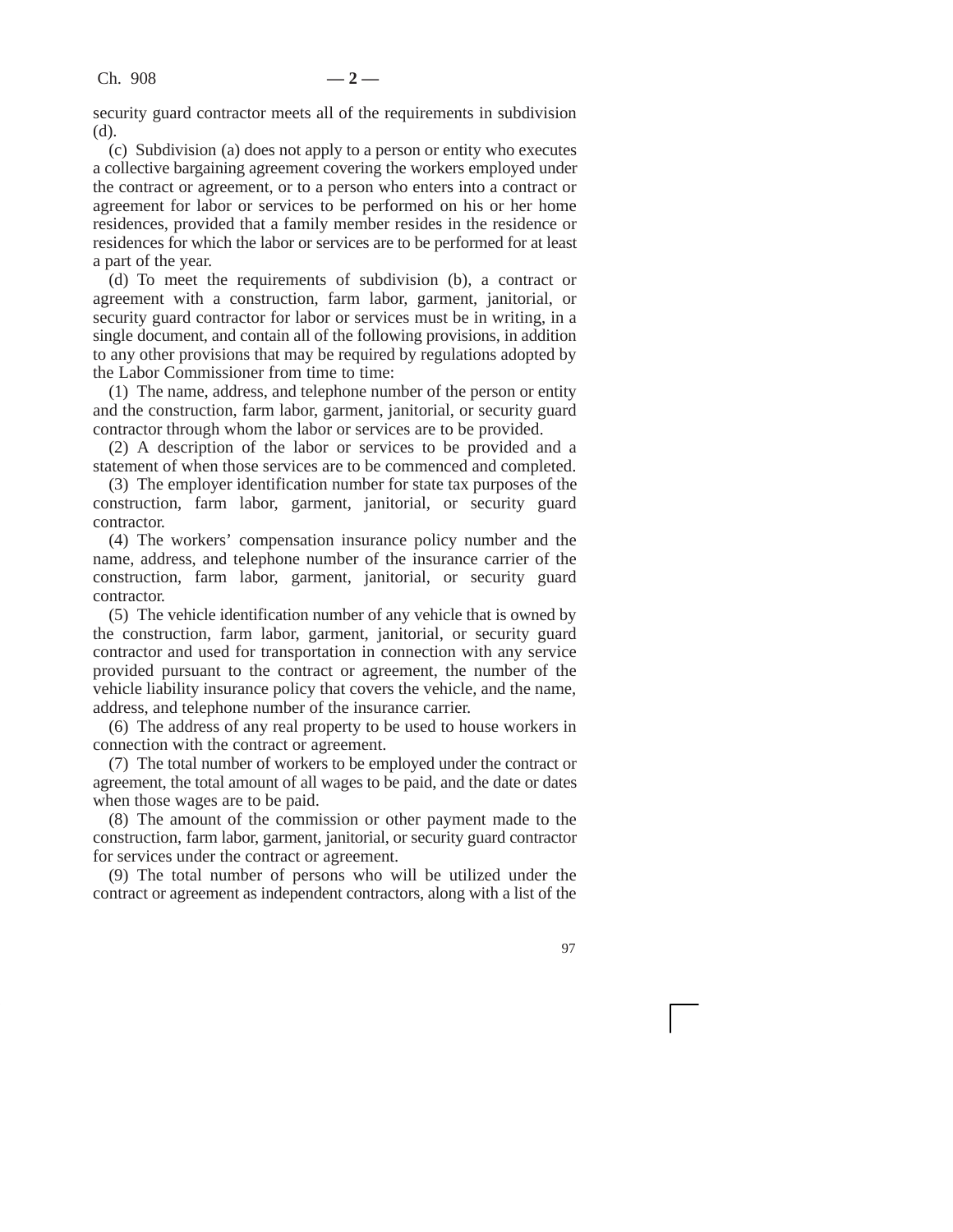current local, state, and federal contractor license identification numbers that the independent contractors are required to have under local, state, or federal laws or regulations.

(10) The signatures of all parties, and the date the contract or agreement was signed.

(e) (1) To qualify for the rebuttable presumption set forth in subdivision (b), a material change to the terms and conditions of a contract or agreement between a person or entity and a construction, farm labor, garment, janitorial, or security guard contractor must be in writing, in a single document, and contain all of the provisions listed in subdivision (d) that are affected by the change.

(2) If a provision required to be contained in a contract or agreement pursuant to paragraph (7) or (9) of subdivision (d) is unknown at the time the contract or agreement is executed, the best estimate available at that time is sufficient to satisfy the requirements of subdivision (d). If an estimate is used in place of actual figures in accordance with this paragraph, the parties to the contract or agreement have a continuing duty to ascertain the information required pursuant to paragraph (7) or (9) of subdivision (d) and to reduce that information to writing in accordance with the requirements of paragraph (1) once that information becomes known.

(f) A person or entity who enters into a contract or agreement referred to in subdivisions (d) or (e) shall keep a copy of the written contract or agreement for a period of not less than four years following the termination of the contract or agreement.

(g) (1) An employee aggrieved by a violation of subdivision (a) may file an action for damages to recover the greater of all of his or her actual damages or two hundred fifty dollars (\$250) per employee per violation for an initial violation and one thousand dollars (\$1,000) per employee for each subsequent violation, and, upon prevailing in an action brought pursuant to this section, may recover costs and reasonable attorney's fees. An action under this section may not be maintained unless it is pleaded and proved that an employee was injured as a result of a violation of a labor law or regulation in connection with the performance of the contract or agreement.

(2) An employee aggrieved by a violation of subdivision (a) may also bring an action for injunctive relief and, upon prevailing, may recover costs and reasonable attorney's fees.

(h) The phrase ''construction, farm labor, garment, janitorial, or security guard contractor" includes any person, as defined in this code, whether or not licensed, who is acting in the capacity of a construction, farm labor, garment, janitorial, or security guard contractor.